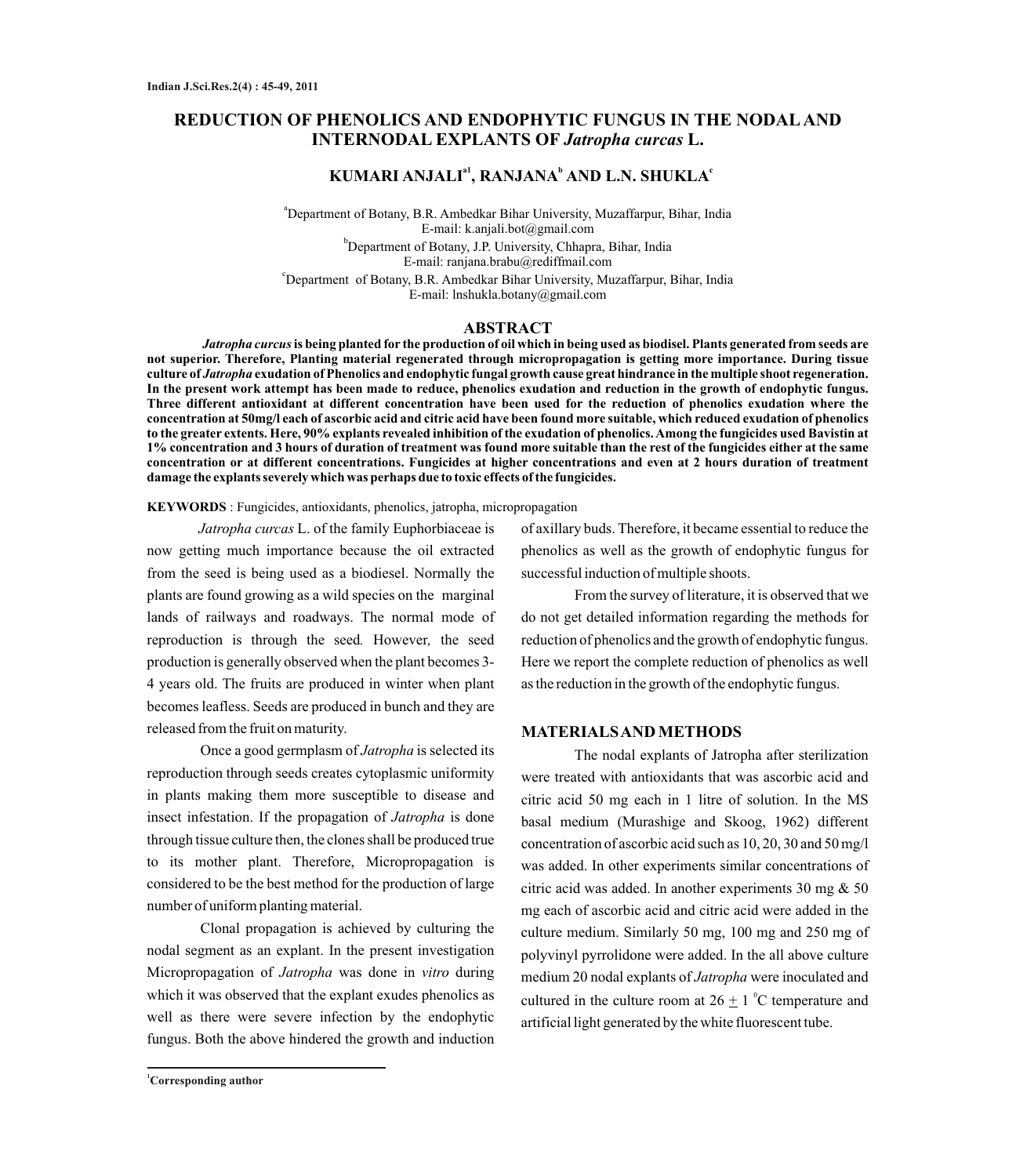For the reduction of endophytic fungus four different fungicides at different concentrations were used for the treatment of the explant. The fungicides were Indophil, Captan, Dithan-Z, and Bavistin at 0.5, 1.0, 2.0 and 3.0% concentration. The explant were raised in the above solution for different duration such as 1, 2 and 3 hours. After treating the explant with the above fungicides, the explants were rinsed with distilled water four times for 3-5 minutes of duration. The explants were then inoculated in above culture medium and the cultures were incubated in culture room. Observation were made upto 3 weeks on alternate day and growth of the endophytic fungus were observed in the different fungicides at their different concentrations in the culture medium. The experiments were performed in triplicate and the data were collected after taking the mean of the result.

## **RESULTS AND DISCUSSION**

Perusal of the table1 indicates that exudation of phenolics were maximum when the explants were cultured in the medium supplemented with 10mg/l either ascorbic acid or in citric acid. The intensity of the exudation of Phenolics was such that the explants became black and the medium brown after second day of the inoculation. It is further noted that the exudation of phenolics was gradually reduced in ascorbic acid and in citric acid containing medium where the concentrations were increased gradually. In case of ascorbic acid at 50 mg/l concentration the percentage of response was 42 where the rest revealed browning of the medium. At this concentration in case of citric acid, there was only 38% response and on  $4<sup>th</sup>$  day the medium became brown.

| No. of<br>explants | Antioxidant<br>ascorbic acid mg/l $+$<br>Citric acid mg/l | Percent<br>response | <b>Response</b><br>Days after | <b>Remark</b>               |
|--------------------|-----------------------------------------------------------|---------------------|-------------------------------|-----------------------------|
| 20                 | --                                                        | Zero                | $2nd$ Days                    | <b>Browning</b><br>blacking |
| 20                 | 10<br>$\overline{\phantom{a}}$                            | 00                  | $3rd$ Days                    | , ,                         |
| 20                 | 20<br>--                                                  | 20                  | $3rd$ Days                    | rest browning               |
| 20                 | $\overline{30}$<br>--                                     | $\overline{28}$     | $4th$ Days                    | browning                    |
| 20                 | $\overline{50}$<br>--                                     | $\overline{42}$     | $5th$ Days                    | Medium<br>browning only     |
| $\overline{20}$    | $\overline{a}$<br>10                                      | 00                  | $2nd$ Days                    | browning                    |
| 20                 | --<br>20                                                  | 15                  | $3rd$ Days                    | browning                    |
| 20                 | $-$<br>30                                                 | 26                  | $4th$ Days                    | browning                    |
| 20                 | --<br>50                                                  | 38                  | $4th$ Days                    | Medium<br>browning          |
| 20                 | 30<br>30                                                  | 46                  | $5th$ Days                    | Medium<br>browning          |
| 20                 | 50<br>50                                                  | 98                  | $5th$ Days                    | Browning of<br>medium in 2% |
| 20                 | Polyvinyl Pyrrolidone<br>(PVP)                            |                     |                               |                             |
|                    | 50 mg                                                     | 00                  | $5th$ Day                     | All black                   |
|                    | $\overline{100}$ mg                                       | $\overline{26}$     | $5th$ Day                     | <b>Rest Black</b>           |
|                    | 250                                                       | 40                  | $5^{\text{th}}$ Day           | Rest Black                  |

**Table 1 : Impact of antioxidant on exudation of Phenolics in different explants of** *Jatropha* **in** *invitro* **condition**

(---) absence of antioxidants.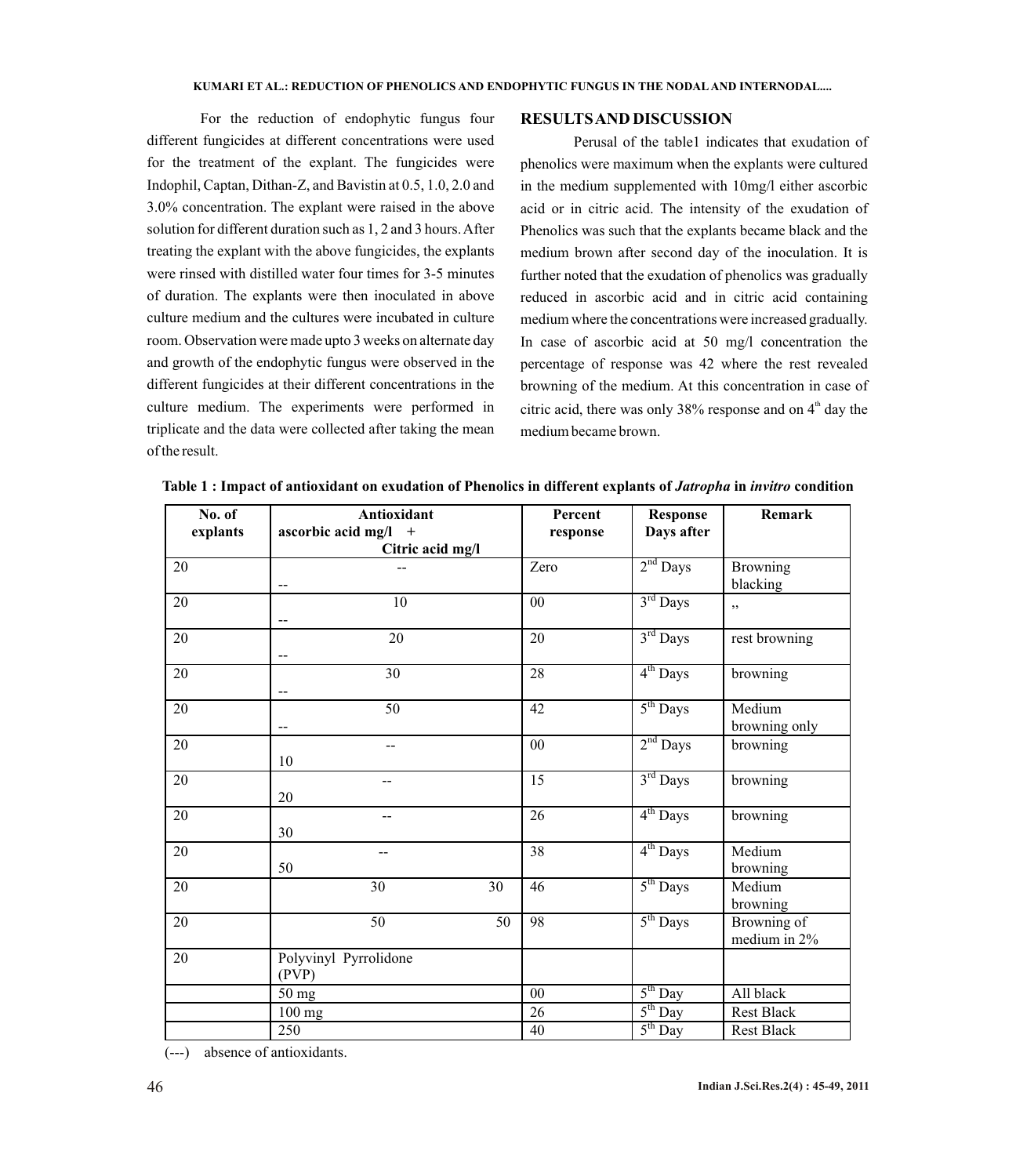When ascorbic acid and citric acid were used together at 30 mg/l concentration the percent response was 46% and browning of the medium was noted at  $5<sup>th</sup>$  day of inoculation. When these two chemicals were used together at the concentrations of 50 mg/l, 98% explants responded it and browning of the medium was observed in 2% explant only. Therefore, in rest of the experiments this concentration was followed for micropropagation through nodal explant. Use of PVP at different concentrations were not found so suitable because even at 250 mg/l concentration only 40% explant responded and rest became black due to excessive phenolics.It was further noted that explants treated with 50mg/l ascorbic acid solution for 3-5 minutes and then inoculated in MS medium supplemented with 50mg/l ascorbic acid and 50mg/l citric acid gave better result in comparison to the explants which were not treated before inoculation. It was further noted that if explants were left in running water for 24 hour then treated with 50 mg/l solution of ascorbic acid and then inoculated in MS medium containing equal amount of ascorbic acid and citric acid (50 mg/l each) gave better result in figure 1  $& 2$ .

To reduce the growth of endophytic fungus the explants were treated with four different concentrations (0.5, 1.0, 2.0, 3.0%) of four different fungicides such as Indophil, Captane, Dithane-Z and Bavistin. The data obtained were presented in the table 2 and figure 3, 4 & 5.

From the table it is noted that no suppression of endophytic fungal growth were noted at 0.5% concentration in all the above fungicides when the treatment was given upto 2 hours. However, when the duration of treatment was enhanced upto 3 hours 22% explants revealed reduction in the growth of endophytic fungus. At 1% concentration Bavistin reduced growth of the fungus in 42% of the explants even after 2 hours of treatment. At the 3 hours duration of treatment the reduction was 100% in this fungicides.

All the fungicides at 2 and 3% concentration revealed suppression of growth of endophytes even after1hourof duration of treatment. However the percentage was poor. Bavistin at 2% concentration and 3 hours of duration reduced growth but the explants became black at this concentration.

It may therefore, be concluded that among the fungicides Bavistin was the best at the concentration of 1%

**Indian J.Sci.Res.2(4) : 45-49, 2011** 47

and 3 hours duration was found to be more suitable. Indophil was less effective than Captane or Dithane-Z. Thus, the experiments was carried on 1% concentration of Bavistin in which the explants were treated for 3 hours with manual shaking.

Browning of the medium is due to oxidation of Phenolic substance leached out from the cut surface of the explants. This turn the medium dark brown and is often toxic to the tissue. Therefore, its reduction is essential. Antioxidants used to reduce the phenolics includes ascorbic acid, citric acid, PVPetc. Several different methods have to be used to overcome this problem. (Press and compton 1991). Keeping the cultures in dark and quick transfer of explants in the fresh medium sometimes may reduce browning problem (Adam's et al., 1979; George and Sherrington 1984). Use of Ascorbic acid at the rate of 50-100 mg/l or citric acid 150 mg/l to the culture medium is recommended by Sondahl and Sharp, 1977; Skirvin and Chu, 1979. Similarly emmersion of shoot pieces for different duration in the solution of antioxidants before inoculation may help in the reduction of browning of the medium of the tissue. Deore and Johanson (2008) also reported treatment of the explants of *Jatropha curcas* L. However, they used leaf for culture. Vershney and Johanson (2010) reported regeneration from embryo cultures of *J. curcas* L. They also did not mention about phenolics and endophytic fungus.

Sometimes PVP is also much beneficial. However, in *Jatropha*, we observed that PVP was not suitable and citric acid and ascorbic acid 50 mg/l each when used together gave better result. *In vitro* regeneration technique offer a powerful tools for germplasm conservation, mass multiplication of true to type plants. However, sometimes the phenolics and endophytic fungus do create problems. Therefore, in the present work attempt has been made to reduce these two for clonal propagation in *Jatropha curcas* through nodal explant.

### **ACKNOWLEDGMENT**

The authors are grateful to the Head of Department of Botany for providing laboratory facilities to perform the above experiments.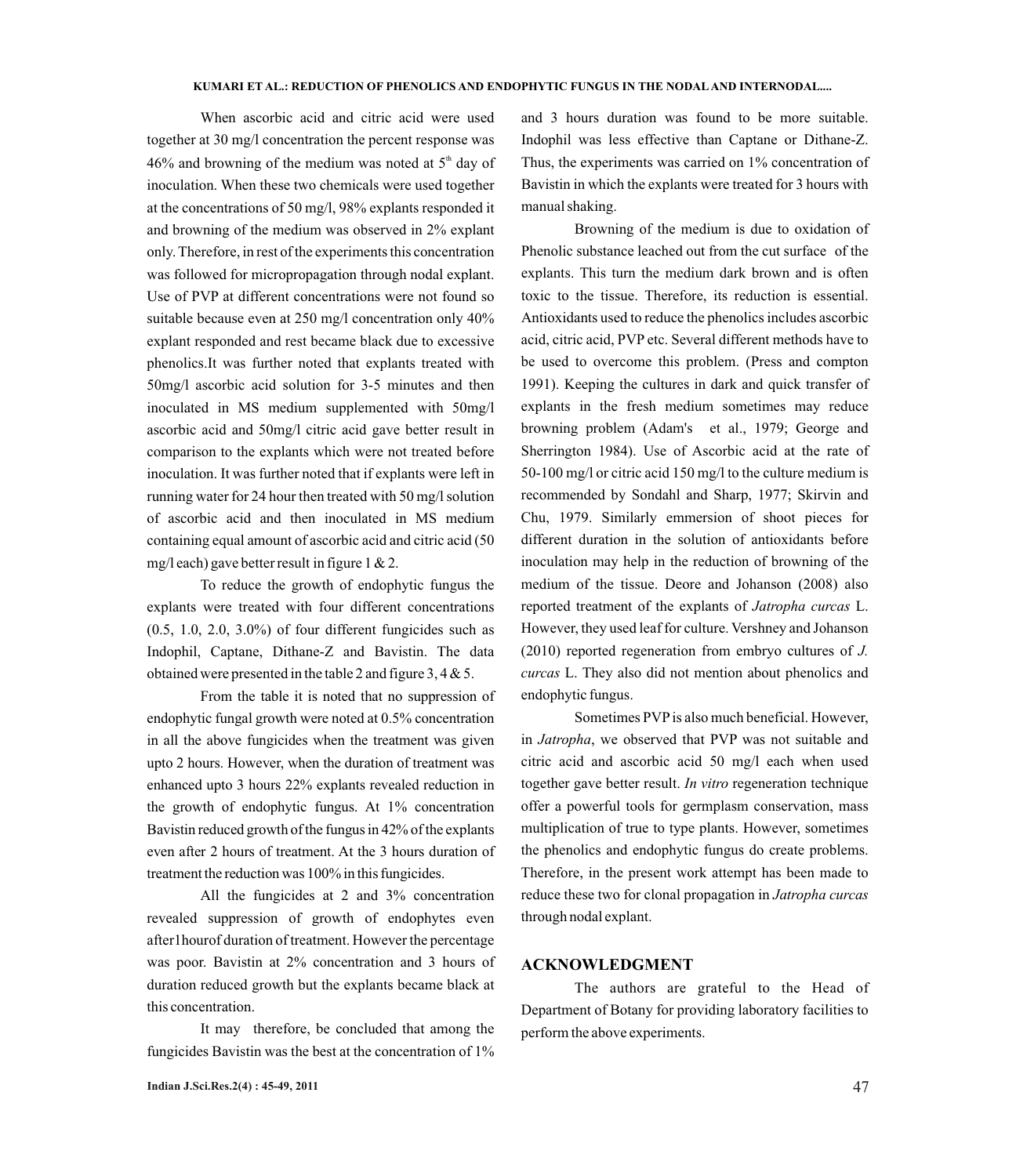| Fungicide       | <b>Concentration of</b><br>fungicides | <b>Duration of treatment</b><br>%age response in explant at |                          |                     |  |
|-----------------|---------------------------------------|-------------------------------------------------------------|--------------------------|---------------------|--|
|                 |                                       |                                                             |                          |                     |  |
| Fungicide       | $.5\%$                                | 1 hour                                                      | 2 hour                   | 3 hour              |  |
| Indophil        |                                       | $\frac{1}{2}$                                               | $\frac{1}{2}$            | 10%                 |  |
| Captan          |                                       | $\frac{1}{2}$                                               | $\blacksquare$           | 16%                 |  |
| Di-than-z       |                                       | $\frac{1}{2}$                                               | $\overline{\phantom{a}}$ | 18%                 |  |
| <b>Bavistin</b> |                                       | L.                                                          | $\overline{a}$           | 22%                 |  |
| Fungicide       | $1\%$                                 | $\overline{1}$ hour                                         | 2 hour                   | $\overline{3}$ hour |  |
| Indophil        |                                       | L.                                                          | 12                       | 18                  |  |
| Captan          |                                       | L,                                                          | 16                       | 26                  |  |
| Di-than-z       |                                       |                                                             | 24                       | 40                  |  |
| <b>Bavistin</b> |                                       | $\overline{a}$                                              | 42                       | $\overline{1}00$    |  |
| Fungicide       | 2%                                    | 1 hour                                                      | 2 hour                   | 3 hour              |  |
| Indophil        |                                       | 8                                                           | 18                       | 12                  |  |
| Captan          |                                       | $\overline{10}$                                             | $\overline{24}$          | 34                  |  |
| Di-than-z       |                                       | 16                                                          | 30                       | 56                  |  |
| <b>Bavistin</b> |                                       | 18                                                          | 48                       | $\overline{62}$     |  |
| Fungicide       | 3%                                    | 1 hour                                                      | 2 hour                   | 3 hour              |  |
| Indophil        |                                       | 12                                                          | 22                       | 30                  |  |
| Captan          |                                       | 14                                                          | $\overline{28}$          | $\overline{44}$     |  |
| Di-than-z       |                                       | $\overline{18}$                                             | $\overline{32}$          | 58                  |  |
| <b>Bavistin</b> |                                       | 25                                                          | 52                       | <b>Black</b>        |  |

**Table2: Impact of four different fungicides at four different concentrations and three different duration on the endophytic fungus of the explant (nodal) taken from** *Jatropha curcas*

(-) No response in explant.

Black – Colour of Explant after 3 hour treatment.





**Fig.1 : Showing fungal growth in explants Fig. 2 : Showing phenolics exudation in shoot tip**